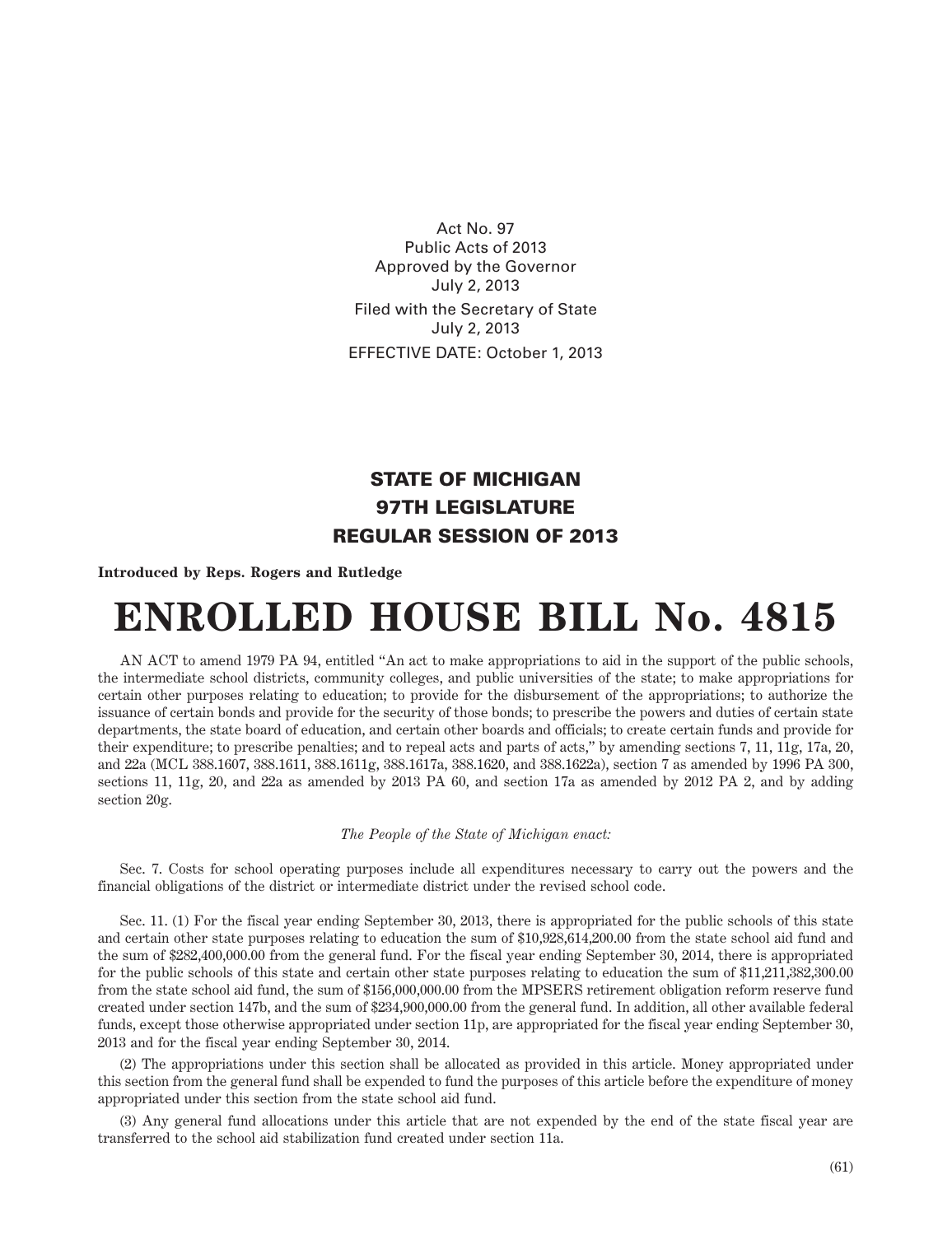Sec. 11g. (1) From the appropriation in section 11, there is allocated for this section an amount not to exceed \$39,500,000.00 for the fiscal year ending September 30, 2014 and for the fiscal year ending September 30, 2015, after which these payments will cease. These allocations are for paying the amounts described in subsection (3) to districts and intermediate districts, other than those receiving a lump-sum payment under section 11f(2), that were not plaintiffs in the consolidated cases known as Durant v State of Michigan, Michigan supreme court docket no. 104458-104492 and that, on or before March 2, 1998, submitted to the state treasurer a waiver resolution described in section 11f. The amounts paid under this section represent offers of settlement and compromise of any claim or claims that were or could have been asserted by these districts and intermediate districts, as described in this section.

(2) This section does not create any obligation or liability of this state to any district or intermediate district that does not submit a waiver resolution described in section 11f. This section and any other provision of this article are not intended to admit liability or waive any defense that is or would be available to this state or its agencies, employees, or agents in any litigation or future litigation with a district or intermediate district regarding these claims or potential claims.

(3) The amount paid each fiscal year to each district or intermediate district under this section shall be 1 of the following:

(a) If the district or intermediate district does not borrow money and issue bonds under section 11i, 1/30 of the total amount listed in section 11h for the district or intermediate district through the fiscal year ending September 30, 2015.

(b) If the district or intermediate district borrows money and issues bonds under section 11i, an amount in each fiscal year calculated by the department of treasury that is equal to the debt service amount in that fiscal year on the bonds issued by that district or intermediate district under section 11i and that will result in the total payments made to all districts and intermediate districts in each fiscal year under this section being no more than the amount appropriated under this section in each fiscal year.

(4) The entire amount of each payment under this section each fiscal year shall be paid on May 15 of the applicable fiscal year or on the next business day following that date. If a district or intermediate district borrows money and issues bonds under section 11i, the district or intermediate district shall use funds received under this section to pay debt service on bonds issued under section 11i. If a district or intermediate district does not borrow money and issue bonds under section 11i, the district or intermediate district shall use funds received under this section only for the following purposes, in the following order of priority:

(a) First, to pay debt service on voter-approved bonds issued by the district or intermediate district before the effective date of this section.

(b) Second, to pay debt service on other limited tax obligations.

(c) Third, for deposit into a sinking fund established by the district or intermediate district under the revised school code.

(5) To the extent payments under this section are used by a district or intermediate district to pay debt service on debt payable from millage revenues, and to the extent permitted by law, the district or intermediate district may make a corresponding reduction in the number of mills levied for debt service.

(6) A district or intermediate district may pledge or assign payments under this section as security for bonds issued under section 11i, but shall not otherwise pledge or assign payments under this section.

(7) If a district eligible for payments under this section is dissolved under section 12 of the revised school code, MCL 380.12, the payment otherwise due to the dissolved district under this section shall be paid instead to the intermediate district of the dissolved district. The intermediate district of the dissolved district shall perform any functions and responsibilities of the board and other officers of the dissolved district necessary under this section on behalf of the dissolved district. As used in this subsection, "dissolved district" and "receiving district" mean those terms as defined in section 20.

Sec. 17a. (1) The department may withhold all or part of any payment that a district or intermediate district is entitled to receive under this act to the extent the withholdings are a component part of a plan, developed and implemented pursuant to the revised municipal finance act, 2001 PA 34, MCL 141.2101 to 141.2821, or other statutory authority, for financing an outstanding obligation upon which the district or intermediate district defaulted. Amounts withheld shall be used to pay, on behalf of the district or intermediate district, unpaid amounts or subsequently due amounts, or both, of principal and interest on the outstanding obligation upon which the district or intermediate district defaulted.

(2) The state treasurer may withhold all or part of any payment that a district or intermediate district is entitled to receive under this act to the extent authorized or required under section 15 of the school bond qualification, approval, and loan act, 2005 PA 92, MCL 388.1935.

(3) Under an agreement entered into by a district or intermediate district assigning all or a portion of the payment that it is eligible to receive under this act to the Michigan finance authority or to the trustee of a pooled arrangement or pledging the amount for payment of an obligation it incurred with the Michigan finance authority or with the trustee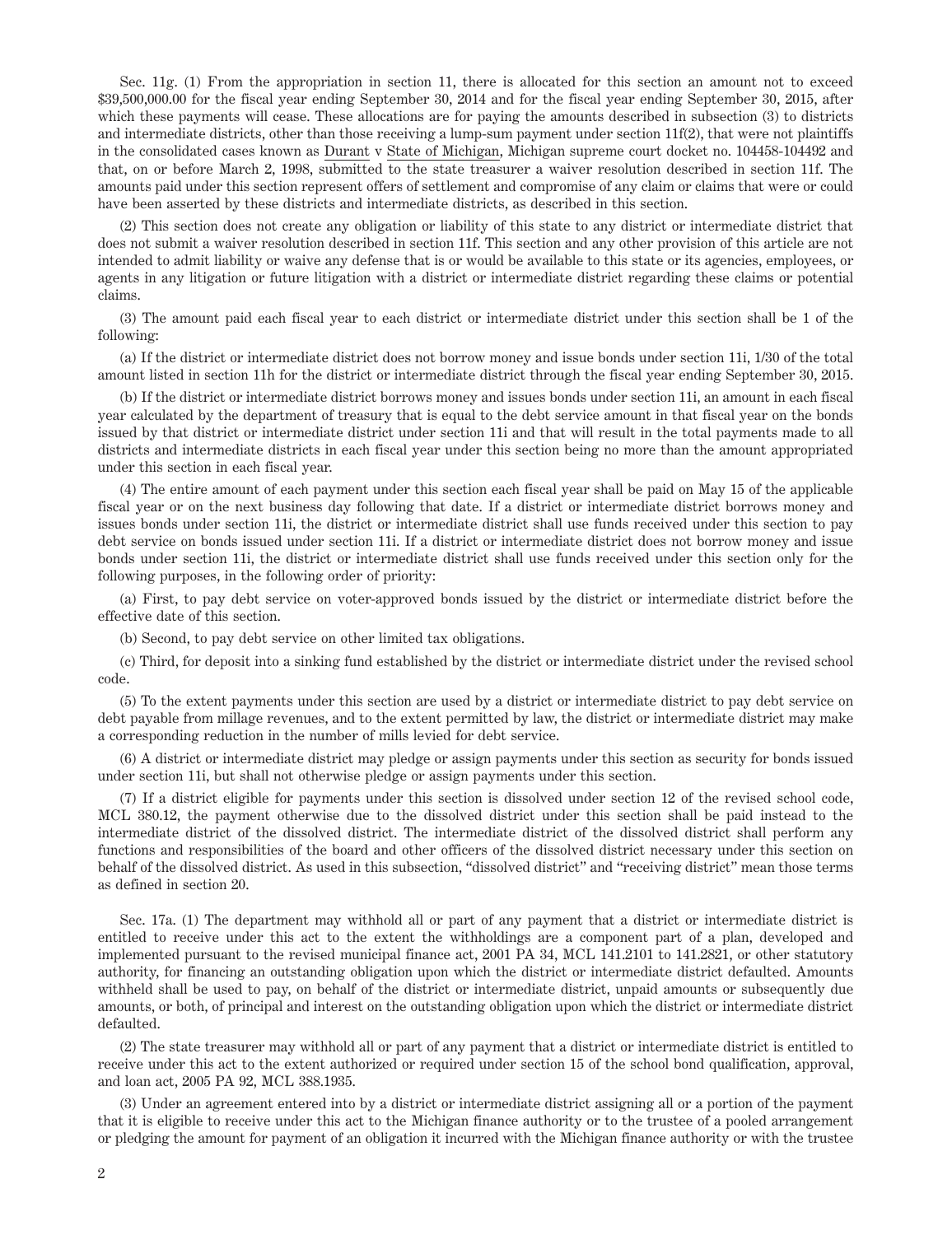of a pooled arrangement, the state treasurer shall transmit to the Michigan finance authority or a trustee designated by the Michigan finance authority or to the trustee of a pooled arrangement the amount of the payment that is assigned or pledged under the agreement.

(4) If a district or intermediate district for which an emergency manager has been appointed pursuant to the local financial stability and choice act, 2012 PA 436, MCL 141.1541 to 141.1575, or that has an approved deficit elimination plan under section 102, enters into or has entered into an agreement described in subsection (3) pursuant to section 1225(2) of the revised school code, MCL 380.1225, whether the obligation was issued before or after the effective date of this subsection, the portion of state school aid paid or to be paid on behalf of the district or intermediate district directly to the Michigan finance authority, or to a trustee designated by the Michigan finance authority, for the sole purpose of paying the principal of and interest on the obligation is subject to a lien and trust that is a statutory lien and trust, paramount and superior to all other liens and interests of any kind, for the sole purpose of paying the principal of and interest on the obligation. The statutory lien and trust applies to the state school aid received or to be received by the Michigan finance authority, or trustee designated by the Michigan finance authority, on behalf of the district or intermediate district, immediately upon the later of the effective date of this subsection or the time when the state school aid is allocated to the district or intermediate district, but is subject to any subsequent reduction of the state school aid allocation by operation of law or executive order. The lien and trust imposed by this section with respect to state school aid has a priority as established in the agreement, except that the agreement shall not impair any existing lien and trust previously created pursuant to this section, including any lien and trust applicable to a multi-year repayment agreement under section 1225 of the revised school code, MCL 380.1225. Except as otherwise provided in this subsection, the lien and trust created under this subsection for the benefit of holders of the obligation issued pursuant to this section is valid and binding against a party having a claim of any kind in tort, contract, or otherwise against the district or intermediate district that has issued the obligation secured by a pledge of state school aid pursuant to this section, regardless of whether that party has notice of the pledge. A pledge made pursuant to this section for the benefit of the holders of obligations or others is perfected without delivery, recording, or notice. The state school aid paid or to be paid on behalf of a district or intermediate district to the Michigan finance authority, or trustee designated by the Michigan finance authority, shall be held in trust for the sole benefit of the holders of the obligation issued pursuant to this section or section 1225 of the revised school code, MCL 380.1225, and is exempt from being levied upon, taken, sequestered, or applied toward paying the debts or liabilities of the district or intermediate district other than for payment of the obligation to which the lien applies. However, nothing in this subsection alters the ability of the state treasurer to withhold state school aid from a district or intermediate district as provided by law.

(5) Notwithstanding the payment dates prescribed by this act for distributions under this act, the state treasurer may advance all or part of a payment that is dedicated for distribution or for which the appropriation authorizing the payment has been made if and to the extent, under the terms of an agreement entered into by a district or intermediate district and the Michigan finance authority, the payment that the district or intermediate district is eligible to receive has been assigned to or pledged for payment of an obligation it incurred with the Michigan finance authority.

(6) This section does not require the state to make an appropriation to any school district or intermediate school district and shall not be construed as creating an indebtedness of the state, and any agreement made pursuant to this section shall contain a statement to that effect.

(7) As used in this section, "trustee of a pooled arrangement" means the trustee of a trust approved by the state treasurer and, subject to the conditions and requirements of that approval, established for the purpose of offering for sale, as part of a pooled arrangement, certificates representing undivided interests in notes issued by districts or intermediate districts under section 1225 of the revised school code, MCL 380.1225.

(8) If a trustee applies to the state treasurer for approval of a trust for the purposes of this section, the state treasurer shall approve or disapprove the trust within 10 days after receipt of the application.

Sec. 20. (1) For 2013-2014, the basic foundation allowance is \$8,049.00.

(2) The amount of each district's foundation allowance shall be calculated as provided in this section, using a basic foundation allowance in the amount specified in subsection (1).

(3) Except as otherwise provided in this section, the amount of a district's foundation allowance shall be calculated as follows, using in all calculations the total amount of the district's foundation allowance as calculated before any proration:

(a) For a district that had a foundation allowance for the immediately preceding state fiscal year that was at least equal to the sum of \$7,108.00 plus the total dollar amount of all adjustments made from 2006-2007 to the immediately preceding state fiscal year in the lowest foundation allowance among all districts, but less than the basic foundation allowance for the immediately preceding state fiscal year, the district shall receive a foundation allowance in an amount equal to the sum of the greater of \$6,966.00 or the district's foundation allowance for the immediately preceding state fiscal year plus the difference between twice the dollar amount of the adjustment from the immediately preceding state fiscal year to the current state fiscal year made in the basic foundation allowance and [(the dollar amount of the adjustment from the immediately preceding state fiscal year to the current state fiscal year made in the basic foundation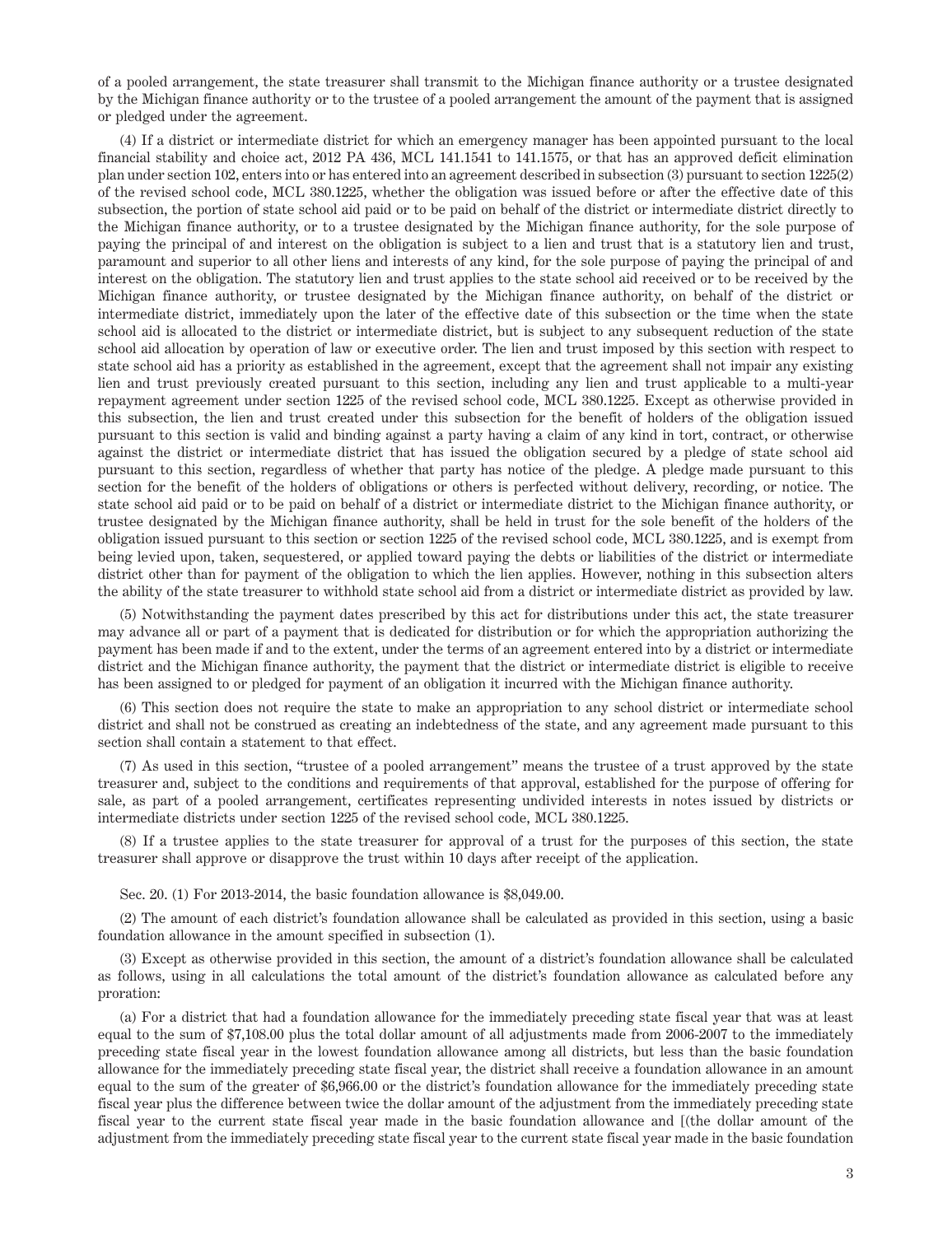allowance minus \$10.00) times (the difference between the district's foundation allowance for the immediately preceding state fiscal year and the sum of \$7,108.00 plus the total dollar amount of all adjustments made from 2006-2007 to the immediately preceding state fiscal year in the lowest foundation allowance among all districts) divided by the difference between the basic foundation allowance for the current state fiscal year and the sum of \$7,108.00 plus the total dollar amount of all adjustments made from 2006-2007 to the immediately preceding state fiscal year in the lowest foundation allowance among all districts]. For 2011-2012, for a district that had a foundation allowance for the immediately preceding state fiscal year that was at least equal to the sum of \$7,108.00 plus the total dollar amount of all adjustments made from 2006-2007 to the immediately preceding state fiscal year in the lowest foundation allowance among all districts, but less than the basic foundation allowance for the immediately preceding state fiscal year, the district shall receive a foundation allowance in an amount equal to the district's foundation allowance for 2010-2011, minus \$470.00. Except as otherwise provided in subdivision (h), for 2013-2014, for a district that had a foundation allowance for the immediately preceding state fiscal year that was at least equal to the sum of \$7,108.00 plus the total dollar amount of all adjustments made from 2006-2007 to the immediately preceding state fiscal year in the lowest foundation allowance among all districts, but less than the basic foundation allowance for the immediately preceding state fiscal year, the district shall receive a foundation allowance in an amount equal to the district's foundation allowance for the immediately preceding state fiscal year. However, the foundation allowance for a district that had less than the basic foundation allowance for the immediately preceding state fiscal year shall not exceed the basic foundation allowance for the current state fiscal year.

(b) Except as otherwise provided in this subsection, for a district that in the immediately preceding state fiscal year had a foundation allowance in an amount at least equal to the amount of the basic foundation allowance for the immediately preceding state fiscal year, the district shall receive a foundation allowance for 2011-2012 in an amount equal to the district's foundation allowance for 2010-2011, minus \$470.00. For 2013-2014, except as otherwise provided in this subsection, for a district that in the immediately preceding state fiscal year had a foundation allowance in an amount at least equal to the amount of the basic foundation allowance for the immediately preceding state fiscal year, the district shall receive a foundation allowance in an amount equal to the district's foundation allowance for the immediately preceding state fiscal year.

(c) Except as otherwise provided in subdivision (d), for a district that in the 1994-95 state fiscal year had a foundation allowance greater than \$6,500.00, the district's foundation allowance is an amount equal to the sum of the district's foundation allowance for the immediately preceding state fiscal year plus the lesser of the increase in the basic foundation allowance for the current state fiscal year, as compared to the immediately preceding state fiscal year, or the product of the district's foundation allowance for the immediately preceding state fiscal year times the percentage increase in the United States consumer price index in the calendar year ending in the immediately preceding fiscal year as reported by the May revenue estimating conference conducted under section 367b of the management and budget act, 1984 PA 431, MCL 18.1367b. Except as otherwise provided in subdivision (d), for 2011-2012, for a district that in the 1994-1995 state fiscal year had a foundation allowance greater than \$6,500.00, the district's foundation allowance is an amount equal to the district's foundation allowance for the 2010-2011 fiscal year minus \$470.00. For 2013-2014, except as otherwise provided in subdivision (d), for a district that in the 1994-1995 state fiscal year had a foundation allowance greater than \$6,500.00, the district's foundation allowance is an amount equal to the district's foundation allowance for the immediately preceding state fiscal year.

(d) For a district that in the 1994-95 state fiscal year had a foundation allowance greater than \$6,500.00 and that had a foundation allowance for the 2009-2010 state fiscal year, as otherwise calculated under this section, that was less than the basic foundation allowance, the district's foundation allowance for 2011-2012 and each succeeding fiscal year shall be considered to be an amount equal to the basic foundation allowance.

(e) For a district that has a foundation allowance that is not a whole dollar amount, the district's foundation allowance shall be rounded up to the nearest whole dollar.

(f) For a district that received a payment under section 22c as that section was in effect for 2001-2002, the district's 2001-2002 foundation allowance shall be considered to have been an amount equal to the sum of the district's actual 2001-2002 foundation allowance as otherwise calculated under this section plus the per pupil amount of the district's equity payment for 2001-2002 under section 22c as that section was in effect for 2001-2002.

(g) For a district that received a payment under section 22c as that section was in effect for 2006-2007, the district's 2006-2007 foundation allowance shall be considered to have been an amount equal to the sum of the district's actual 2006-2007 foundation allowance as otherwise calculated under this section plus the per pupil amount of the district's equity payment for 2006-2007 under section 22c as that section was in effect for 2006-2007.

(h) For 2012-2013, for a district that had a foundation allowance for the 2011-2012 state fiscal year of less than \$6,966.00, the district's foundation allowance is an amount equal to \$6,966.00.

(4) Except as otherwise provided in this subsection, the state portion of a district's foundation allowance is an amount equal to the district's foundation allowance or the basic foundation allowance for the current state fiscal year, whichever is less, minus the difference between the sum of the product of the taxable value per membership pupil of all property in the district that is nonexempt property times the district's certified mills and, for a district with certified mills exceeding 12, the product of the taxable value per membership pupil of property in the district that is commercial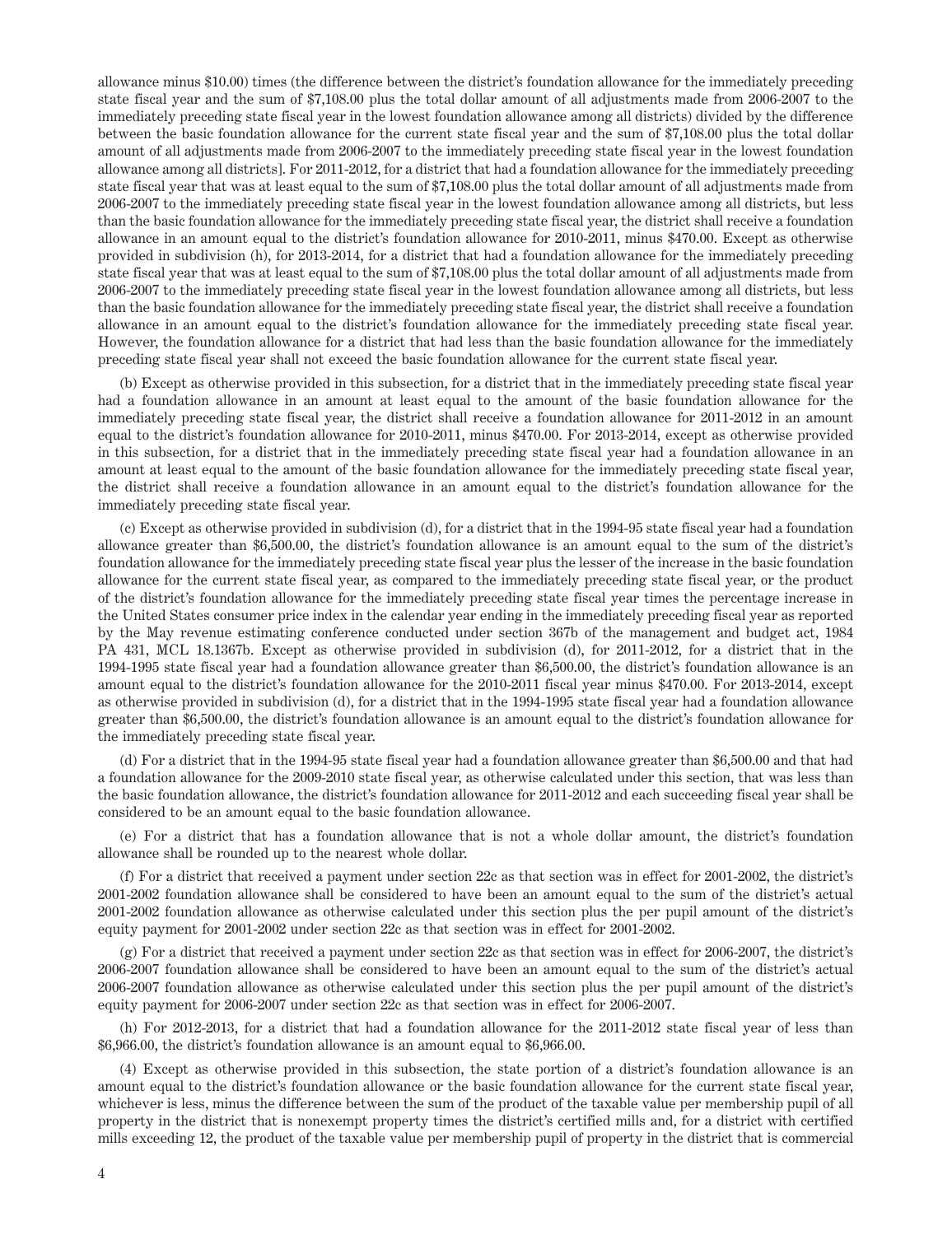personal property times the certified mills minus 12 mills and the quotient of the ad valorem property tax revenue of the district captured under tax increment financing acts divided by the district's membership excluding special education pupils. For a district described in subsection (3)(c), the state portion of the district's foundation allowance is an amount equal to \$6,962.00 plus the difference between the district's foundation allowance for the current state fiscal year and the district's foundation allowance for 1998-99, minus the difference between the sum of the product of the taxable value per membership pupil of all property in the district that is nonexempt property times the district's certified mills and, for a district with certified mills exceeding 12, the product of the taxable value per membership pupil of property in the district that is commercial personal property times the certified mills minus 12 mills and the quotient of the ad valorem property tax revenue of the district captured under tax increment financing acts divided by the district's membership excluding special education pupils. For a district that has a millage reduction required under section 31 of article IX of the state constitution of 1963, the state portion of the district's foundation allowance shall be calculated as if that reduction did not occur. For a receiving district, if school operating taxes continue to be levied on behalf of a dissolved district that has been attached in whole or in part to the receiving district to satisfy debt obligations of the dissolved district under section 12 of the revised school code, MCL 380.12, the taxable value per membership pupil of property in the receiving district used for the purposes of this subsection, does not include the taxable value of property within the geographic area of the dissolved district.

(5) The allocation calculated under this section for a pupil shall be based on the foundation allowance of the pupil's district of residence. For a pupil enrolled pursuant to section 105 or 105c in a district other than the pupil's district of residence, the allocation calculated under this section shall be based on the lesser of the foundation allowance of the pupil's district of residence or the foundation allowance of the educating district. For a pupil in membership in a K-5, K-6, or K-8 district who is enrolled in another district in a grade not offered by the pupil's district of residence, the allocation calculated under this section shall be based on the foundation allowance of the educating district if the educating district's foundation allowance is greater than the foundation allowance of the pupil's district of residence.

(6) Except as otherwise provided in this subsection, for pupils in membership, other than special education pupils, in a public school academy, the allocation calculated under this section is an amount per membership pupil other than special education pupils in the public school academy equal to the foundation allowance of the district in which the public school academy is located or the state maximum public school academy allocation, whichever is less. However, a public school academy that had an allocation under this subsection before 2009-2010 that was equal to the sum of the local school operating revenue per membership pupil other than special education pupils for the district in which the public school academy is located and the state portion of that district's foundation allowance shall not have that allocation reduced as a result of the 2010 amendment to this subsection. Notwithstanding section 101, for a public school academy that begins operations after the pupil membership count day, the amount per membership pupil calculated under this subsection shall be adjusted by multiplying that amount per membership pupil by the number of hours of pupil instruction provided by the public school academy after it begins operations, as determined by the department, divided by the minimum number of hours of pupil instruction required under section 101(3). The result of this calculation shall not exceed the amount per membership pupil otherwise calculated under this subsection.

(7) Except as otherwise provided in this subsection, for pupils attending an achievement school and in membership in the education achievement system, other than special education pupils, the allocation calculated under this section is an amount per membership pupil other than special education pupils equal to the foundation allowance of the district in which the achievement school is located, not to exceed the basic foundation allowance. Notwithstanding section 101, for an achievement school that begins operation after the pupil membership count day, the amount per membership pupil calculated under this subsection shall be adjusted by multiplying that amount per membership pupil by the number of hours of pupil instruction provided by the achievement school after it begins operations, as determined by the department, divided by the minimum number of hours of pupil instruction required under section 101(3). The result of this calculation shall not exceed the amount per membership pupil otherwise calculated under this subsection. For the purposes of this subsection, if a public school is transferred from a district to the state school reform/redesign district or the achievement authority under section 1280c of the revised school code, MCL 380.1280c, that public school is considered to be an achievement school within the education achievement system and not a school that is part of a district, and a pupil attending that public school is considered to be in membership in the education achievement system and not in membership in the district that operated the school before the transfer.

(8) Subject to subsection (4), for a district that is formed or reconfigured after June 1, 2002 by consolidation of 2 or more districts or by annexation, the resulting district's foundation allowance under this section beginning after the effective date of the consolidation or annexation shall be the lesser of the sum of the average of the foundation allowances of each of the original or affected districts, calculated as provided in this section, weighted as to the percentage of pupils in total membership in the resulting district who reside in the geographic area of each of the original or affected districts plus \$100.00 or the highest foundation allowance among the original or affected districts. This subsection does not apply to a receiving district unless there is a subsequent consolidation or annexation that affects the district.

(9) Each fraction used in making calculations under this section shall be rounded to the fourth decimal place and the dollar amount of an increase in the basic foundation allowance shall be rounded to the nearest whole dollar.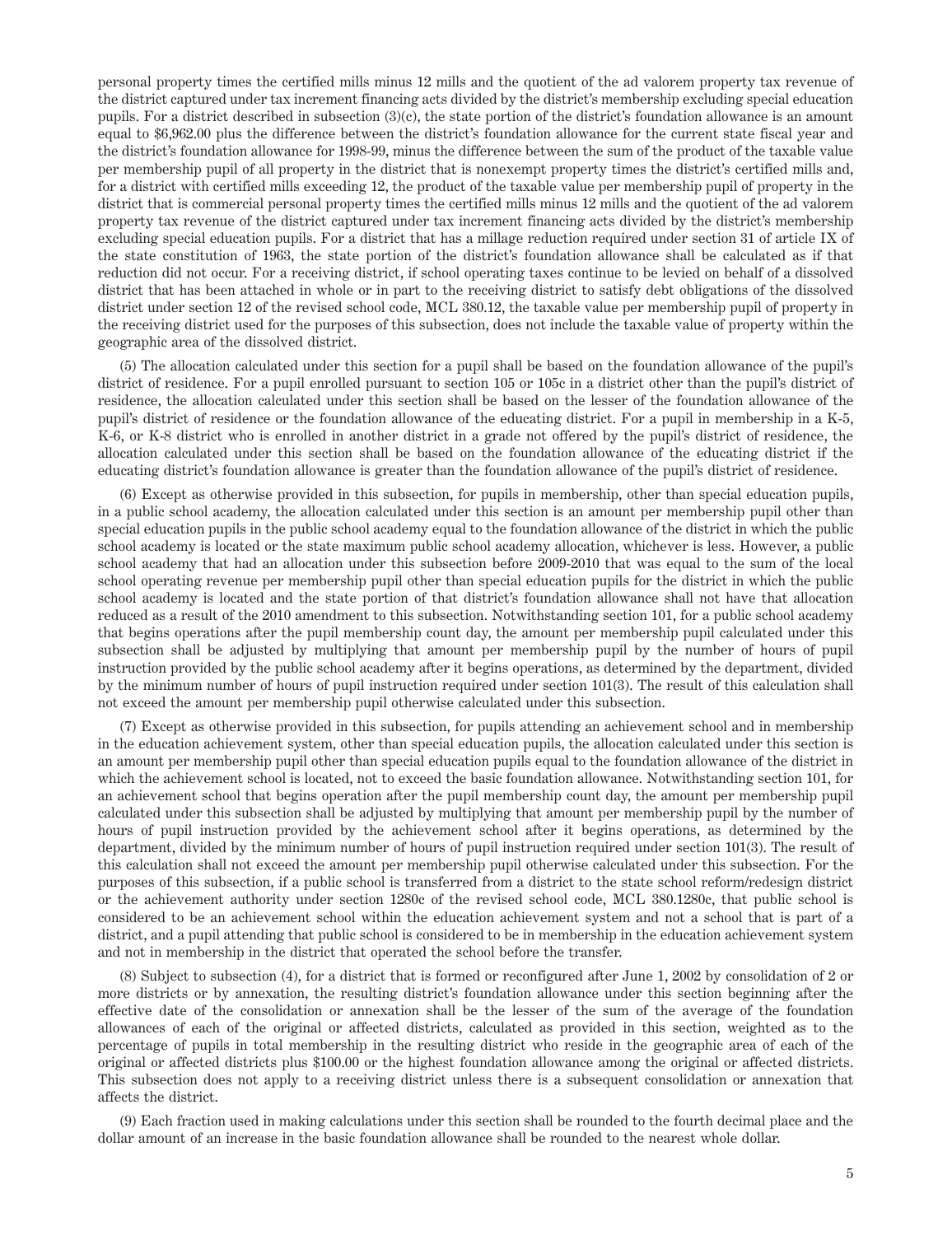(10) State payments related to payment of the foundation allowance for a special education pupil are not calculated under this section but are instead calculated under section 51a.

(11) To assist the legislature in determining the basic foundation allowance for the subsequent state fiscal year, each revenue estimating conference conducted under section 367b of the management and budget act, 1984 PA 431, MCL 18.1367b, shall calculate a pupil membership factor, a revenue adjustment factor, and an index as follows:

(a) The pupil membership factor shall be computed by dividing the estimated membership in the school year ending in the current state fiscal year, excluding intermediate district membership, by the estimated membership for the school year ending in the subsequent state fiscal year, excluding intermediate district membership. If a consensus membership factor is not determined at the revenue estimating conference, the principals of the revenue estimating conference shall report their estimates to the house and senate subcommittees responsible for school aid appropriations not later than 7 days after the conclusion of the revenue conference.

(b) The revenue adjustment factor shall be computed by dividing the sum of the estimated total state school aid fund revenue for the subsequent state fiscal year plus the estimated total state school aid fund revenue for the current state fiscal year, adjusted for any change in the rate or base of a tax the proceeds of which are deposited in that fund and excluding money transferred into that fund from the countercyclical budget and economic stabilization fund under the management and budget act, 1984 PA 431, MCL 18.1101 to 18.1594, by the sum of the estimated total school aid fund revenue for the current state fiscal year plus the estimated total state school aid fund revenue for the immediately preceding state fiscal year, adjusted for any change in the rate or base of a tax the proceeds of which are deposited in that fund. If a consensus revenue factor is not determined at the revenue estimating conference, the principals of the revenue estimating conference shall report their estimates to the house and senate subcommittees responsible for school aid appropriations not later than 7 days after the conclusion of the revenue conference.

(c) The index shall be calculated by multiplying the pupil membership factor by the revenue adjustment factor. If a consensus index is not determined at the revenue estimating conference, the principals of the revenue estimating conference shall report their estimates to the house and senate subcommittees responsible for school aid appropriations not later than 7 days after the conclusion of the revenue conference.

(12) For a district that received a grant under former section 32e for 2001-2002, the district's foundation allowance for 2002-2003 and each succeeding fiscal year shall be adjusted to be an amount equal to the sum of the district's foundation allowance, as otherwise calculated under this section, plus the quotient of 100% of the amount of the grant award to the district for 2001-2002 under former section 32e divided by the number of pupils in the district's membership for 2001-2002 who were residents of and enrolled in the district. All of the following apply to districts receiving a foundation allowance adjustment under this subsection:

(a) Except as otherwise provided in this subdivision, a district qualifying for a foundation allowance adjustment under this subsection shall use the funds resulting from this adjustment for at least 1 of grades K to 3 for purposes allowable under former section 32e as in effect for 2001-2002. For an individual school or schools operated by a district qualifying for a foundation allowance adjustment under this subsection that have been determined by the department to meet the adequate yearly progress standards of the federal no child left behind act of 2001, Public Law 107-110, in both mathematics and English language arts at all applicable grade levels for all applicable subgroups, the district may submit to the department an application for flexibility in using the funds resulting from this adjustment that are attributable to the pupils in the school or schools. The application shall identify the affected school or schools and the affected funds and shall contain a plan for using the funds for specific purposes identified by the district that are designed to reduce class size, but that may be different from the purposes otherwise allowable under this subdivision. The department shall approve the application if the department determines that the purposes identified in the plan are reasonably designed to reduce class size. If the department does not act to approve or disapprove an application within 30 days after it is submitted to the department, the application is considered to be approved. If an application for flexibility in using the funds is approved, the district may use the funds identified in the application for any purpose identified in the plan.

(b) A district receiving an adjustment under this subsection shall not receive as a result of this adjustment an amount that exceeds 68.5% of the amount the district received as a result of this adjustment for 2010-2011.

(c) Notwithstanding subsection (8), for a district that is formed or reconfigured by consolidation of 2 or more districts, 1 of which received an adjustment under this subsection for 2012-2013, the resulting district's foundation allowance for 2013-2014 and each succeeding fiscal year shall be adjusted to be an amount equal to the sum of the resulting district's foundation allowance as calculated under subsection (8) excluding any adjustment calculated under this subsection plus [(the original district's adjustment under this subsection in 2012-2013 times the number of pupils in the original district's membership for 2012-2013) divided by the number of pupils in the resulting district's membership for 2013-2014].

(d) Beginning in 2013-2014, for a district that received an adjustment for the immediately preceding fiscal year and that had a foundation allowance as adjusted by this subsection for the immediately preceding fiscal year equal to \$6,966.00, the district shall not receive an adjustment under this section for the current fiscal year.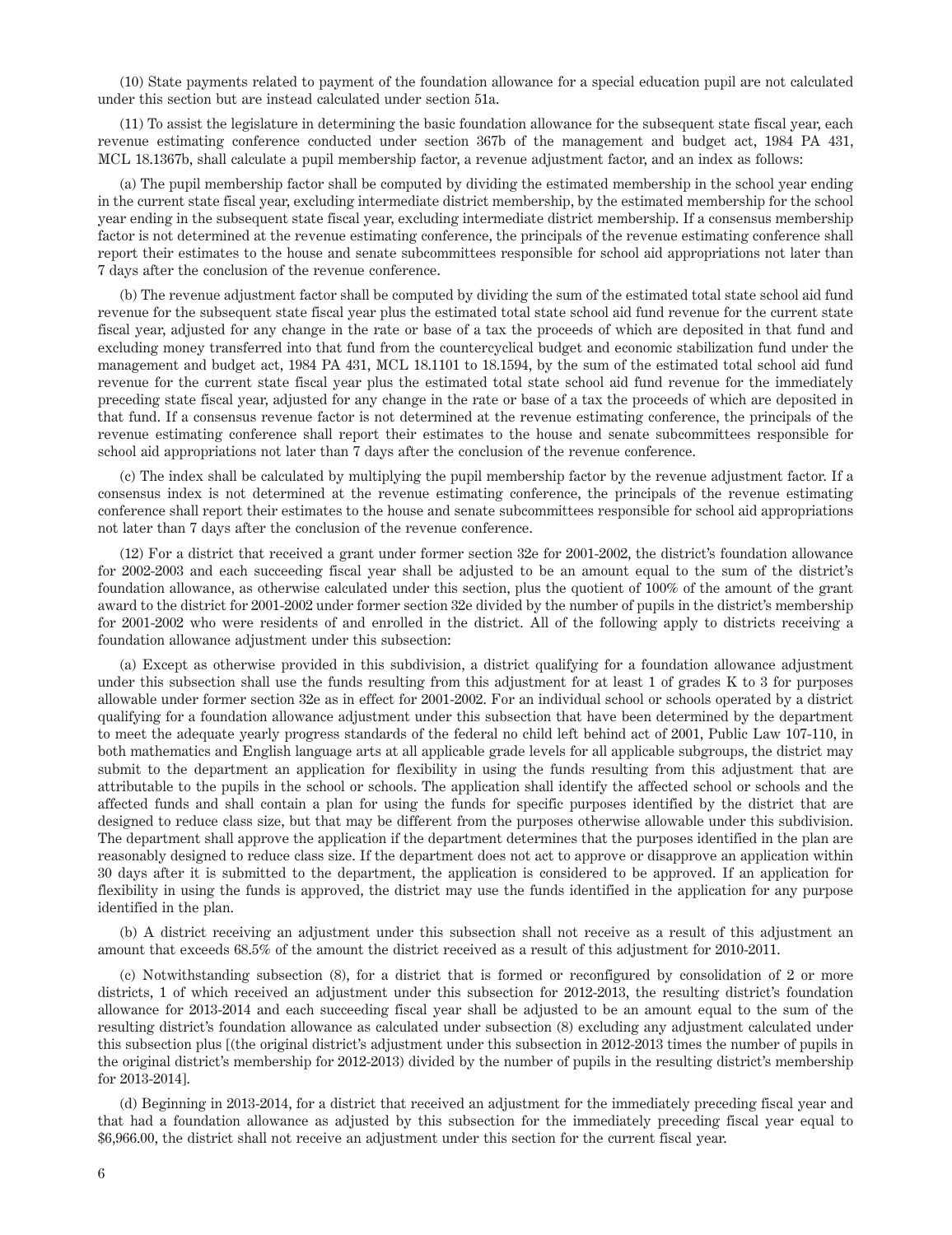(13) Payments to districts, public school academies, or the education achievement system shall not be made under this section. Rather, the calculations under this section shall be used to determine the amount of state payments under section 22b.

(14) If an amendment to section 2 of article VIII of the state constitution of 1963 allowing state aid to some or all nonpublic schools is approved by the voters of this state, each foundation allowance or per pupil payment calculation under this section may be reduced.

(15) As used in this section:

(a) "Certified mills" means the lesser of 18 mills or the number of mills of school operating taxes levied by the district in 1993-94.

(b) "Combined state and local revenue" means the aggregate of the district's state school aid received by or paid on behalf of the district under this section and the district's local school operating revenue.

(c) "Combined state and local revenue per membership pupil" means the district's combined state and local revenue divided by the district's membership excluding special education pupils.

(d) "Current state fiscal year" means the state fiscal year for which a particular calculation is made.

(e) "Dissolved district" means a district that loses its organization, has its territory attached to 1 or more other districts, and is dissolved as provided under section 12 of the revised school code, MCL 380.12.

(f) "Immediately preceding state fiscal year" means the state fiscal year immediately preceding the current state fiscal year.

(g) "Local school operating revenue" means school operating taxes levied under section 1211 of the revised school code, MCL 380.1211. For a receiving district, if school operating taxes are to be levied on behalf of a dissolved district that has been attached in whole or in part to the receiving district to satisfy debt obligations of the dissolved district under section 12 of the revised school code, MCL 380.12, local school operating revenue does not include school operating taxes levied within the geographic area of the dissolved district.

(h) "Local school operating revenue per membership pupil" means a district's local school operating revenue divided by the district's membership excluding special education pupils.

(i) "Maximum public school academy allocation", except as otherwise provided in this subdivision, means the maximum per-pupil allocation as calculated by adding the highest per-pupil allocation among all public school academies for the immediately preceding state fiscal year plus the difference between twice the dollar amount of the adjustment from the immediately preceding state fiscal year to the current state fiscal year made in the basic foundation allowance and [(the dollar amount of the adjustment from the immediately preceding state fiscal year to the current state fiscal year made in the basic foundation allowance minus \$10.00) times (the difference between the highest per-pupil allocation among all public school academies for the immediately preceding state fiscal year and the sum of \$7,108.00 plus the total dollar amount of all adjustments made from 2006-2007 to the immediately preceding state fiscal year in the lowest per-pupil allocation among all public school academies) divided by the difference between the basic foundation allowance for the current state fiscal year and the sum of \$7,108.00 plus the total dollar amount of all adjustments made from 2006-2007 to the immediately preceding state fiscal year in the lowest per-pupil allocation among all public school academies].

(j) "Membership" means the definition of that term under section 6 as in effect for the particular fiscal year for which a particular calculation is made.

(k) "Nonexempt property" means property that is not a principal residence, qualified agricultural property, qualified forest property, supportive housing property, industrial personal property, or commercial personal property.

(*l*) "Principal residence", "qualified agricultural property", "qualified forest property", "supportive housing property", "industrial personal property", and "commercial personal property" mean those terms as defined in section 1211 of the revised school code, MCL 380.1211.

(m) "Receiving district" means a district to which all or part of the territory of a dissolved district is attached under section 12 of the revised school code, MCL 380.12.

(n) "School operating purposes" means the purposes included in the operation costs of the district as prescribed in sections 7 and 18 and purposes authorized under section 1211 of the revised school code, MCL 380.1211.

(o) "School operating taxes" means local ad valorem property taxes levied under section 1211 of the revised school code, MCL 380.1211, and retained for school operating purposes.

(p) "Tax increment financing acts" means 1975 PA 197, MCL 125.1651 to 125.1681, the tax increment finance authority act, 1980 PA 450, MCL 125.1801 to 125.1830, the local development financing act, 1986 PA 281, MCL 125.2151 to 125.2174, the brownfield redevelopment financing act, 1996 PA 381, MCL 125.2651 to 125.2672, or the corridor improvement authority act, 2005 PA 280, MCL 125.2871 to 125.2899.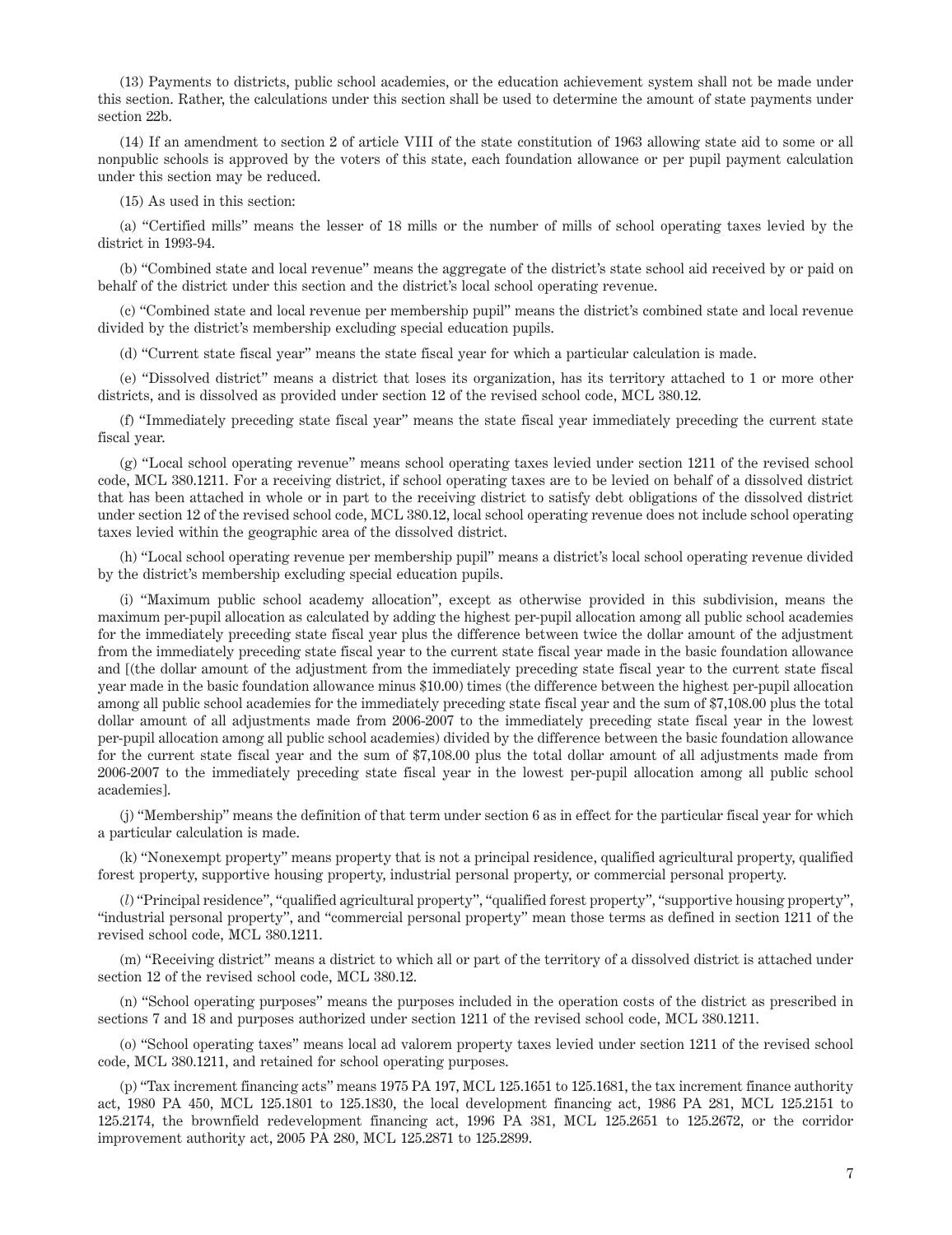(q) "Taxable value per membership pupil" means taxable value, as certified by the department of treasury, for the calendar year ending in the current state fiscal year divided by the district's membership excluding special education pupils for the school year ending in the current state fiscal year.

Sec. 20g. (1) From the general fund money appropriated under section 11, there is allocated an amount not to exceed \$2,200,000.00 for 2013-2014 for grants to eligible districts for transition costs related to the enrollment of pupils who were previously enrolled in a district that was dissolved under section 12 of the revised school code, MCL 380.12. It is the intent of the legislature to continue this transition funding for a total of 4 fiscal years following the dissolution of a district.

(2) A receiving school district, as that term is defined in section 12 of the revised school code, MCL 380.12, is an eligible district under this section.

(3) The amount allocated to each eligible district under this section is an amount equal to the product of the number of membership pupils enrolled in the eligible district who were previously enrolled in the dissolved district in the school year immediately preceding the dissolution, or who reside in the geographic area of the dissolved district and are entering kindergarten, times 10.0% of the lesser of the foundation allowance of the eligible district as calculated under section 20 or the basic foundation allowance under section 20(1).

Sec. 22a. (1) From the appropriation in section 11, there is allocated an amount not to exceed \$5,630,000,000.00 for 2012-2013 and there is allocated an amount not to exceed \$5,536,700,000.00 for 2013-2014 for payments to districts and qualifying public school academies to guarantee each district and qualifying public school academy an amount equal to its 1994-95 total state and local per pupil revenue for school operating purposes under section 11 of article IX of the state constitution of 1963. Pursuant to section 11 of article IX of the state constitution of 1963, this guarantee does not apply to a district in a year in which the district levies a millage rate for school district operating purposes less than it levied in 1994. However, subsection (2) applies to calculating the payments under this section. Funds allocated under this section that are not expended in the state fiscal year for which they were allocated, as determined by the department, may be used to supplement the allocations under sections 22b and 51c in order to fully fund those calculated allocations for the same fiscal year.

(2) To ensure that a district receives an amount equal to the district's 1994-95 total state and local per pupil revenue for school operating purposes, there is allocated to each district a state portion of the district's 1994-95 foundation allowance in an amount calculated as follows:

(a) Except as otherwise provided in this subsection, the state portion of a district's 1994-95 foundation allowance is an amount equal to the district's 1994-95 foundation allowance or \$6,500.00, whichever is less, minus the difference between the sum of the product of the taxable value per membership pupil of all property in the district that is nonexempt property times the district's certified mills and, for a district with certified mills exceeding 12, the product of the taxable value per membership pupil of property in the district that is commercial personal property times the certified mills minus 12 mills and the quotient of the ad valorem property tax revenue of the district captured under tax increment financing acts divided by the district's membership. For a district that has a millage reduction required under section 31 of article IX of the state constitution of 1963, the state portion of the district's foundation allowance shall be calculated as if that reduction did not occur. For a receiving district, if school operating taxes are to be levied on behalf of a dissolved district that has been attached in whole or in part to the receiving district to satisfy debt obligations of the dissolved district under section 12 of the revised school code, MCL 380.12, taxable value per membership pupil of all property in the receiving district that is nonexempt property and taxable value per membership pupil of property in the receiving district that is commercial personal property do not include property within the geographic area of the dissolved district; ad valorem property tax revenue of the receiving district captured under tax increment financing acts does not include ad valorem property tax revenue captured within the geographic boundaries of the dissolved district under tax increment financing acts; and certified mills do not include the certified mills of the dissolved district.

(b) For a district that had a 1994-95 foundation allowance greater than \$6,500.00, the state payment under this subsection shall be the sum of the amount calculated under subdivision (a) plus the amount calculated under this subdivision. The amount calculated under this subdivision shall be equal to the difference between the district's 1994-95 foundation allowance minus \$6,500.00 and the current year hold harmless school operating taxes per pupil. If the result of the calculation under subdivision (a) is negative, the negative amount shall be an offset against any state payment calculated under this subdivision. If the result of a calculation under this subdivision is negative, there shall not be a state payment or a deduction under this subdivision. The taxable values per membership pupil used in the calculations under this subdivision are as adjusted by ad valorem property tax revenue captured under tax increment financing acts divided by the district's membership. For a receiving district, if school operating taxes are to be levied on behalf of a dissolved district that has been attached in whole or in part to the receiving district to satisfy debt obligations of the dissolved district under section 12 of the revised school code, MCL 380.12, ad valorem property tax revenue captured under tax increment financing acts do not include ad valorem property tax revenue captured within the geographic boundaries of the dissolved district under tax increment financing acts.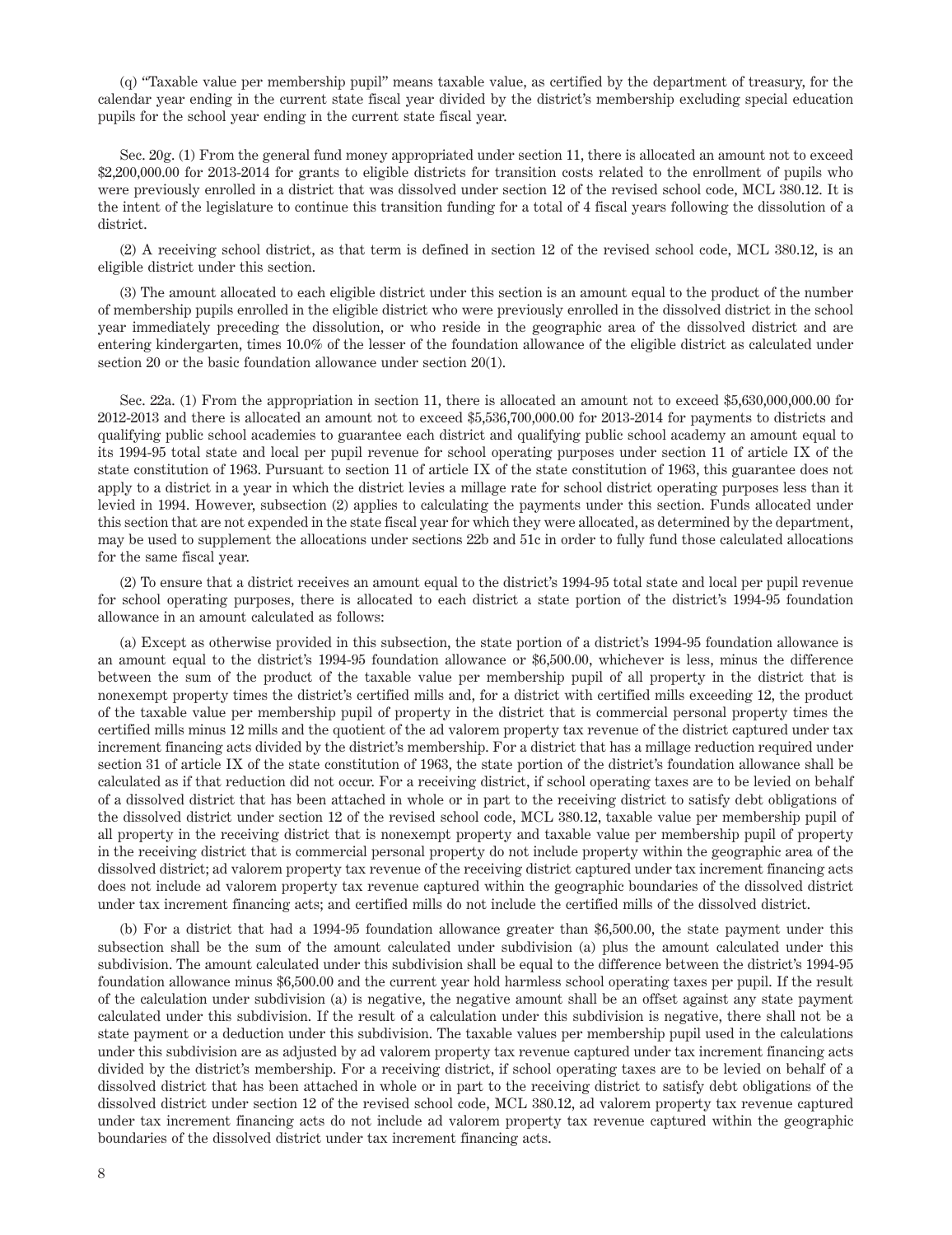(3) Beginning in 2003-2004, for pupils in membership in a qualifying public school academy, there is allocated under this section to the authorizing body that is the fiscal agent for the qualifying public school academy for forwarding to the qualifying public school academy an amount equal to the 1994-95 per pupil payment to the qualifying public school academy under section 20.

(4) A district or qualifying public school academy may use funds allocated under this section in conjunction with any federal funds for which the district or qualifying public school academy otherwise would be eligible.

(5) Except as otherwise provided in this subsection, for a district that is formed or reconfigured after June 1, 2000 by consolidation of 2 or more districts or by annexation, the resulting district's 1994-95 foundation allowance under this section beginning after the effective date of the consolidation or annexation shall be the average of the 1994-95 foundation allowances of each of the original or affected districts, calculated as provided in this section, weighted as to the percentage of pupils in total membership in the resulting district in the state fiscal year in which the consolidation takes place who reside in the geographic area of each of the original districts. If an affected district's 1994-95 foundation allowance is less than the 1994-95 basic foundation allowance, the amount of that district's 1994-95 foundation allowance shall be considered for the purpose of calculations under this subsection to be equal to the amount of the 1994-95 basic foundation allowance. This subsection does not apply to a receiving district unless there is a subsequent consolidation or annexation that affects the district.

(6) As used in this section:

(a) "1994-95 foundation allowance" means a district's 1994-95 foundation allowance calculated and certified by the department of treasury or the superintendent under former section 20a as enacted in 1993 PA 336 and as amended by 1994 PA 283.

(b) "Certified mills" means the lesser of 18 mills or the number of mills of school operating taxes levied by the district in 1993-94.

(c) "Current state fiscal year" means the state fiscal year for which a particular calculation is made.

(d) "Current year hold harmless school operating taxes per pupil" means the per pupil revenue generated by multiplying a district's 1994-95 hold harmless millage by the district's current year taxable value per membership pupil. For a receiving district, if school operating taxes are to be levied on behalf of a dissolved district that has been attached in whole or in part to the receiving district to satisfy debt obligations of the dissolved district under section 12 of the revised school code, MCL 380.12, taxable value per membership pupil does not include the taxable value of property within the geographic area of the dissolved district.

(e) "Dissolved district" means a district that loses its organization, has its territory attached to 1 or more other districts, and is dissolved as provided under section 12 of the revised school code, MCL 380.12.

(f) "Hold harmless millage" means, for a district with a 1994-95 foundation allowance greater than \$6,500.00, the number of mills by which the exemption from the levy of school operating taxes on a homestead, qualified agricultural property, qualified forest property, supportive housing property, industrial personal property, and commercial personal property could be reduced as provided in section 1211 of the revised school code, MCL 380.1211, and the number of mills of school operating taxes that could be levied on all property as provided in section 1211(2) of the revised school code, MCL 380.1211, as certified by the department of treasury for the 1994 tax year. For a receiving district, if school operating taxes are to be levied on behalf of a dissolved district that has been attached in whole or in part to the receiving district to satisfy debt obligations of the dissolved district under section 12 of the revised school code, MCL 380.12, school operating taxes do not include school operating taxes levied within the geographic area of the dissolved district.

(g) "Homestead", "qualified agricultural property", "qualified forest property", "supportive housing property", "industrial personal property", and "commercial personal property" mean those terms as defined in section 1211 of the revised school code, MCL 380.1211.

(h) "Membership" means the definition of that term under section 6 as in effect for the particular fiscal year for which a particular calculation is made.

(i) "Nonexempt property" means property that is not a principal residence, qualified agricultural property, qualified forest property, supportive housing property, industrial personal property, or commercial personal property.

(j) "Qualifying public school academy" means a public school academy that was in operation in the 1994-95 school year and is in operation in the current state fiscal year.

(k) "Receiving district" means a district to which all or part of the territory of a dissolved district is attached under section 12 of the revised school code, MCL 380.12.

(*l*) "School operating taxes" means local ad valorem property taxes levied under section 1211 of the revised school code, MCL 380.1211, and retained for school operating purposes as defined in section 20.

(m) "Tax increment financing acts" means 1975 PA 197, MCL 125.1651 to 125.1681, the tax increment finance authority act, 1980 PA 450, MCL 125.1801 to 125.1830, the local development financing act, 1986 PA 281, MCL 125.2151